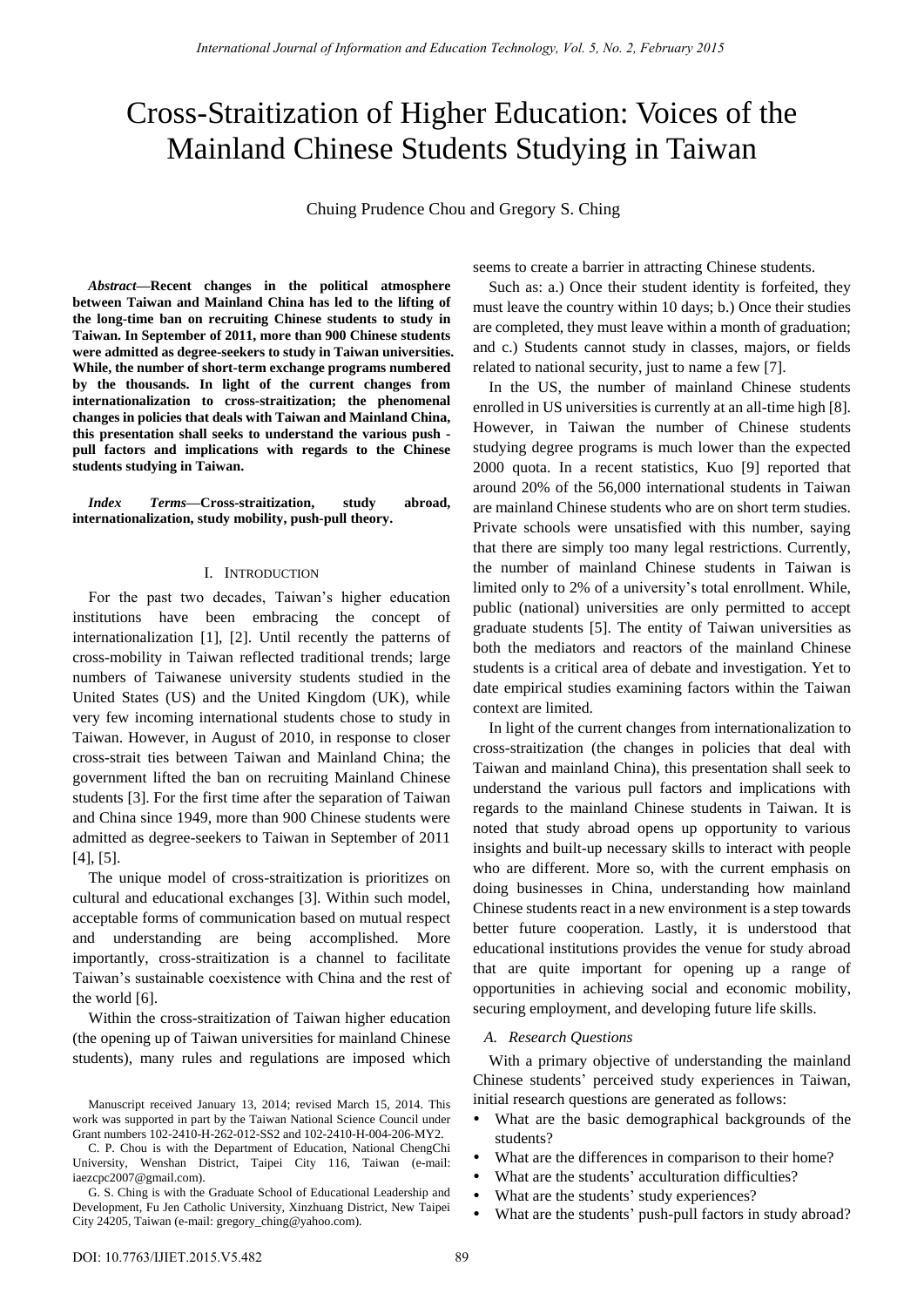# II. THEORETICAL FRAMEWORK

Internationalization; more specifically in the East Asian sector, has become a major drive force by most higher education systems in the region [10]. Recent policy initiatives dedicated to expanding the cross border mobility of both inbound and outbound students have been established being established. These initiatives have actually changed into the inter-regional exchanges as compared to the previous international ones.

Within the student mobility issues, a major research theory is identified with the push-pull framework [2], [11]-[16]. Suggesting that international students goes through a series of developmental stages of decision making, which starts from the commitments to study internationally and ending with the selection of host institutions. More specifically, *push* factors are defined as the conditions in home nations that engender interest in university education beyond national borders. While, the *Pull* factors are said to be the how a host country could attract international students in studying at a particular university [17].

In a study by Roberts *et al*. [16] shows that the typical *pull* factors for international students in Taiwan are mostly related to the scholarship availability and together with the opportunity to study in a Mandarin Chinese language program provided to the students. Furthermore, in a wider follow-up study, Chou *et al*. [2] uses a revised version of the survey by Roberts *et al*. [16] resulted in tabulating the major *pull* factor as the word of mouth recommendations made by the international students' friends. Such result notes that when an international student is exposed to positive experiences, these experiences can be later translated into free advertisement. However, with the current issues for the mainland Chinese students; the study seeks to determine if whether the previous results from the international students' perception will also be true for the Chinese students.

In sum, the utility of the *push*-*pull* framework defined international students as a homogenized group rather than as clusters of individuals who have significant differences between and within their nationalities, hence, within the notion of cross-straitization; wherein the students are also of the same Chinese ethnicity, results should open up new variations within the paradigm.

#### III. RESEARCH METHODOLOGY

## *A. Research Design*

This study employed the descriptive research paradigm; a qualitative research that is concerned with how something that exists is related to some preceding event that has influenced or affected a present condition or event [18].

#### *B. Participants and Research Process*

The survey was done in two folds,  $1<sup>st</sup>$  phase is for the short-term mainland Chinese students (students who are in Taiwan for only a semester to a maximum of 1 year) and  $2<sup>nd</sup>$ phase for the degree seeking mainland Chinese students. A revised version of the Chou *et al*. [2] survey was distributed to all the mainland Chinese students starting September 2011 until February 2012. A total of 415 valid respondents for the

short-term mainland Chinese students and a total of 395 valid respondents for the degree seeking mainland Chinese students was collected and analyzed. Besides the demographic information asked, the survey consists of the following sections: study goals, study experiences, perceived characteristics of Taiwanese people, and personal reactions (open ended). Cronbach validity for the  $1<sup>st</sup>$  phase is .95 and .90 for the  $2<sup>nd</sup>$  phase, which are considered quite reliable [19], [20].

# IV. RESULTS AND DISCUSSIONS

# *A. Demographical Backgrounds of the Chinese Students*

Table I shows the various demographical backgrounds of the participants. Within both degree seeking and short-term study program students; the number of female students is much higher than their male counterparts. As for the courses of study, *Business and Management Courses* still ranks the highest with around 27% of the 810 total participants. This is followed by *Engineering Courses* with 17% and *Law, Languages, and Broadcast Media* with 16%. For the level of study, as expected more graduate students are enrolled in a degree seeking program, while short-term study program involves more undergraduate students.

TABLE I: DEMOGRAPHICAL BACKGROUND OF THE STUDENTS (*N*=810)

| Items                          | Degree         |       | Short term       |       | Total |               |
|--------------------------------|----------------|-------|------------------|-------|-------|---------------|
|                                | n              | $\%$  | $\boldsymbol{n}$ | $\%$  | n     | $\frac{0}{0}$ |
| Gender                         |                |       |                  |       |       |               |
| Female                         | 203            | 25.10 | 272              | 33.60 | 475   | 58.60         |
| Male                           | 192            | 23.70 | 143              | 17.70 | 335   | 41.40         |
|                                |                |       |                  |       | 810   | 100.0         |
| <b>TOTAL</b>                   | 395            | 48.80 | 415              | 51.30 |       | $\theta$      |
| Course                         |                |       |                  |       |       |               |
| <b>Business and Management</b> | 112            | 13.80 | 105              | 13.00 | 217   | 26.80         |
| Law, Languages, & Media        | 69             | 8.50  | 63               | 7.80  | 132   | 16.30         |
| Engineering                    | 54             | 6.70  | 83               | 10.20 | 137   | 16.90         |
| Humanities and Tourism         | 47             | 5.80  | 73               | 9.00  | 120   | 14.80         |
| Arts and Design                | 45             | 5.60  | 24               | 3.00  | 69    | 8.50          |
| Computer Sciences and IT       | 28             | 3.50  | 29               | 3.60  | 57    | 7.00          |
| Health and Medicine            | 25             | 3.10  | 21               | 2.60  | 46    | 5.70          |
| <b>Natural Sciences</b>        | 13             | 1.60  | 13               | 1.60  | 26    | 3.20          |
| Education                      | $\overline{c}$ | 0.20  | $\overline{4}$   | 0.50  | 6     | 0.70          |
| Level                          |                |       |                  |       |       |               |
| Undergraduate                  | 298            | 36.80 | 366              | 45.20 | 664   | 82.00         |
| Master                         | 88             | 10.90 | 45               | 5.60  | 133   | 16.40         |
| PhD                            | 9              | 1.10  | $\overline{4}$   | 0.50  | 13    | 1.60          |
| Source China school type       |                |       |                  |       |       |               |
| Public (National)              | 184            | 22.70 | 267              | 33.00 | 451   | 55.70         |
| Public (Regional)              | 114            | 14.10 | 76               | 9.40  | 190   | 23.50         |
| Public Technical/Vocational    | 10             | 1.20  | 19               | 2.30  | 29    | 3.60          |
| Private                        | 82             | 10.10 | 47               | 5.80  | 129   | 15.90         |
| Private                        |                |       |                  |       |       |               |
| Technical/Vocational           | 5              | 0.60  | 6                | 0.70  | 11    | 1.40          |

| <b>Items</b>              |     | Degree |    | Short term |     | Total |  |
|---------------------------|-----|--------|----|------------|-----|-------|--|
|                           | n   | $\%$   | n  | $\%$       | n   | $\%$  |  |
| <b>Fujian Province</b>    | 105 | 13.00  | 28 | 3.50       | 133 | 16.40 |  |
| Zhejiang Province         | 76  | 9.40   | 49 | 6.00       | 125 | 15.40 |  |
| <b>Guangdong Province</b> | 71  | 8.80   | 56 | 6.90       | 127 | 15.70 |  |
| <b>Beijing City</b>       | 41  | 5.10   | 8  | 1.00       | 49  | 6.00  |  |
| Shanghai City             | 37  | 4.60   | 6  | 0.70       | 43  | 5.30  |  |
| Jiangsu Province          | 32  | 4.00   | 18 | 2.20       | 50  | 6.20  |  |

As for the major source locations of the Mainland Chinese students, Table II shows that Fujian province ranks the highest due to its close similarity to the local Taiwanese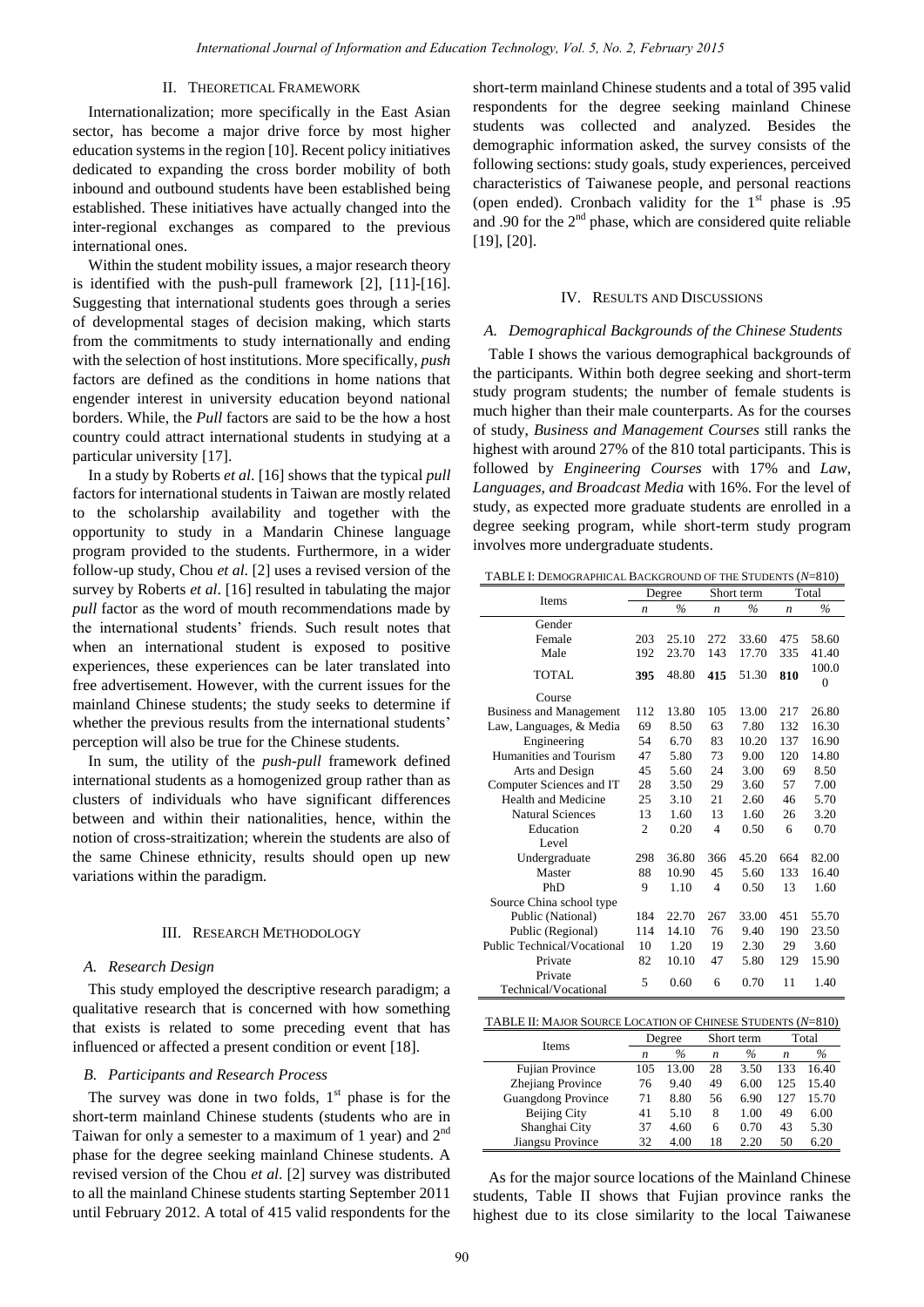people (Southern Min people). In addition, the duration of the short-term students' stay in Taiwan was also noted in Table III. Table III shows that most exchange students stays for 1 semester.

TABLE III: SHORT-TERM STUDY ABROAD STUDENTS (*N*=415)

| Durations  | Short term |       |  |
|------------|------------|-------|--|
|            | n          | %     |  |
| 1 year     |            | 1.69  |  |
| 1 semester | 312        | 75.18 |  |
| 4 months   | 93         | 22.41 |  |
| 3 months   |            | 0.72  |  |

# *B. Comparative Differences from Studying in Taiwan*

For the comparative differences among the study experiences between the time their at home and in Taiwan, students were asked regarding their comments regarding the source of school information and their monthly expenditures. Table 4 states that students would actively check the websites of Taiwan universities. This is quite useful since most websites are quite extensively maintained. However, as compared to previous studies with international students (non-Chinese speaking); results in previous studies show that the English websites of Taiwan universities needs to be updated and maintained [21]. This clearly indicates a difference that is of importance.

For their choice host institutions, most mainland Chinese students would *look into the websites of Taiwan universities* and then decides which university to go to. It is quite interesting that some of the degree seeking students, tends to *rely on other websites and internet resources* (such as: discussion forums) for information.

Besides the websites, students who participated in the short-term exchange programs would get their information from their schools. In addition, to a surprise student also gets information from their parents. As later compared with the major source of financial supports, which is from their parents (shown in Table V). Results are justifiable, since the parents are the major source of support, they are quite concern to where their children will study.

TABLE IV: MAJOR SOURCE OF INFORMATION FOR SCHOOL CHOICE (*N*=810)

| Items                                              | Degree           |                | Short term       |                    | Total            |       |
|----------------------------------------------------|------------------|----------------|------------------|--------------------|------------------|-------|
|                                                    | $\boldsymbol{n}$ | $\%$           | $\boldsymbol{n}$ | $\%$               | $\boldsymbol{n}$ | $\%$  |
| Taiwan universities'<br>websites                   | 326              | 40             | 197              | 24                 | 523              | 64.57 |
| Parents                                            | 77               | 10             | 180              | 22                 | 257              | 31.73 |
| School's website and bulletin                      | 67               | 8              | 170              | 21                 | 237              | 29.26 |
| Teachers recommendation                            | 47               | 6              | 81               | 10                 | 128              | 15.80 |
| Classmates and friends                             | 40               | 5              | 67               | 8                  | 107              | 13.21 |
|                                                    |                  |                |                  |                    |                  |       |
| TABLE V: MAJOR SOURCE OF FINANCIAL SUPPORT (N=810) |                  |                |                  |                    |                  | Total |
| Items                                              | n                | Degree<br>$\%$ | n                | Short term<br>$\%$ | $\boldsymbol{n}$ | $\%$  |
| Parents                                            | 314              | 38.77          | 407              | 50.25              | 721              | 89.01 |
| <b>Mainland China's</b><br>scholarship             | $\overline{c}$   | 0.25           | 53               | 6.54               | 55               | 6.79  |
| Personal savings                                   | 59               | 7.28           | 40               | 4.94               | 99               | 12.22 |
| Taiwan's scholarship                               |                  |                | 10               | 1.23               | 10               | 1.23  |
| Others                                             |                  |                |                  |                    |                  |       |
| Internship                                         |                  |                | 3                | 0.37               | 3                | 0.37  |
| Alumni scholarship                                 |                  |                | 1                | 0.12               | 1                | 0.12  |

When asked regarding their perceived monthly expenditures, Table VI shows that most students mentioned

their expenses are just similar to that of their home country. Result indicates that this pull factor is not that enticing as compared to the notion of affordable livelihood while studying.

| <b>Items</b>       | Degree           |               | Short term       |                               | Total |      |  |
|--------------------|------------------|---------------|------------------|-------------------------------|-------|------|--|
|                    | $\boldsymbol{n}$ | $\frac{0}{6}$ | $\boldsymbol{n}$ | $\frac{0}{2}$                 | n     | $\%$ |  |
| Higher than China  |                  |               |                  | 125 15.43 185 22.84 310 38.27 |       |      |  |
| Similar with China |                  |               |                  | 228 28.15 217 26.79 445 54.94 |       |      |  |
| Lower than China   | 29               | 3.58          | 13               | - 1.60                        | 42.   | 5.19 |  |

## TABLE VI: COMPARISON OF MONTHLY EXPENDITURES (*N*=810)

## *C. Acculturation Difficulties*

With regards to the difficulties and problems faced before and after studying in Taiwan, Table VII and VIII shows the breakdown of the major results gathered from the degree seeking students. The top difficulties as mentioned by the students are namely: getting accustomed to the *Local Taiwanese dialect*, *Transportation* – getting around Taiwan, *Political atmosphere*, *Home sickness*, *Cultural differences*, *Weather* – getting accustomed to the weather, *Taiwanese society in general* – how people go about with their life, and *Food*. In addition, besides the strict requirements in Mainland China; individual *VISA applications* for degree seeking students are the main barrier to smooth study abroad application.

| Factors                               | Degree seeking   |       |  |
|---------------------------------------|------------------|-------|--|
|                                       | $\boldsymbol{n}$ | $\%$  |  |
| Local Taiwanese dialect               | 139              | 35.19 |  |
| Transportation                        | 113              | 28.61 |  |
| Political atmosphere                  | 87               | 22.03 |  |
| Home sick                             | 85               | 21.52 |  |
| Cultural differences                  | 79               | 20.00 |  |
| Weather                               | 76               | 19.24 |  |
| Taiwanese society in general          | 75               | 18.99 |  |
| Food                                  | 69               | 17.47 |  |
| <b>Traditional Chinese characters</b> | 40               | 10.13 |  |
| Way of living (lifestyle)             | 38               | 9.62  |  |
| Teaching and learning process         | 35               | 8.86  |  |
| Parents high expectation              | 29               | 7.34  |  |
| School policies                       | 26               | 6.58  |  |
| Teacher student relationship          | 9                | 2.28  |  |

| TABLE VIII: PROBLEMS IN STUDY ABROAD (N=395) |                |       |  |  |
|----------------------------------------------|----------------|-------|--|--|
| Factors                                      | Degree seeking |       |  |  |
|                                              | n              | $\%$  |  |  |
| Taiwan VISA application                      | 211            | 53.42 |  |  |
| Lack of scholarship                          | 75             | 18.99 |  |  |
| Strict requirements in Mainland China        | 43             | 10.89 |  |  |
| Lack of information on Taiwan HEIs           | 2.1            | 5.32  |  |  |
| Lack of emotional preparation                | 7              | 1.77  |  |  |
| Lack of information on courses of study      | 6              | 1.52  |  |  |
| Communication problems with schools          |                | 1.01  |  |  |

# *D. Study Experiences*

In the section regarding the mainland Chinese students' study goals, Table IX shows that the short-term exchange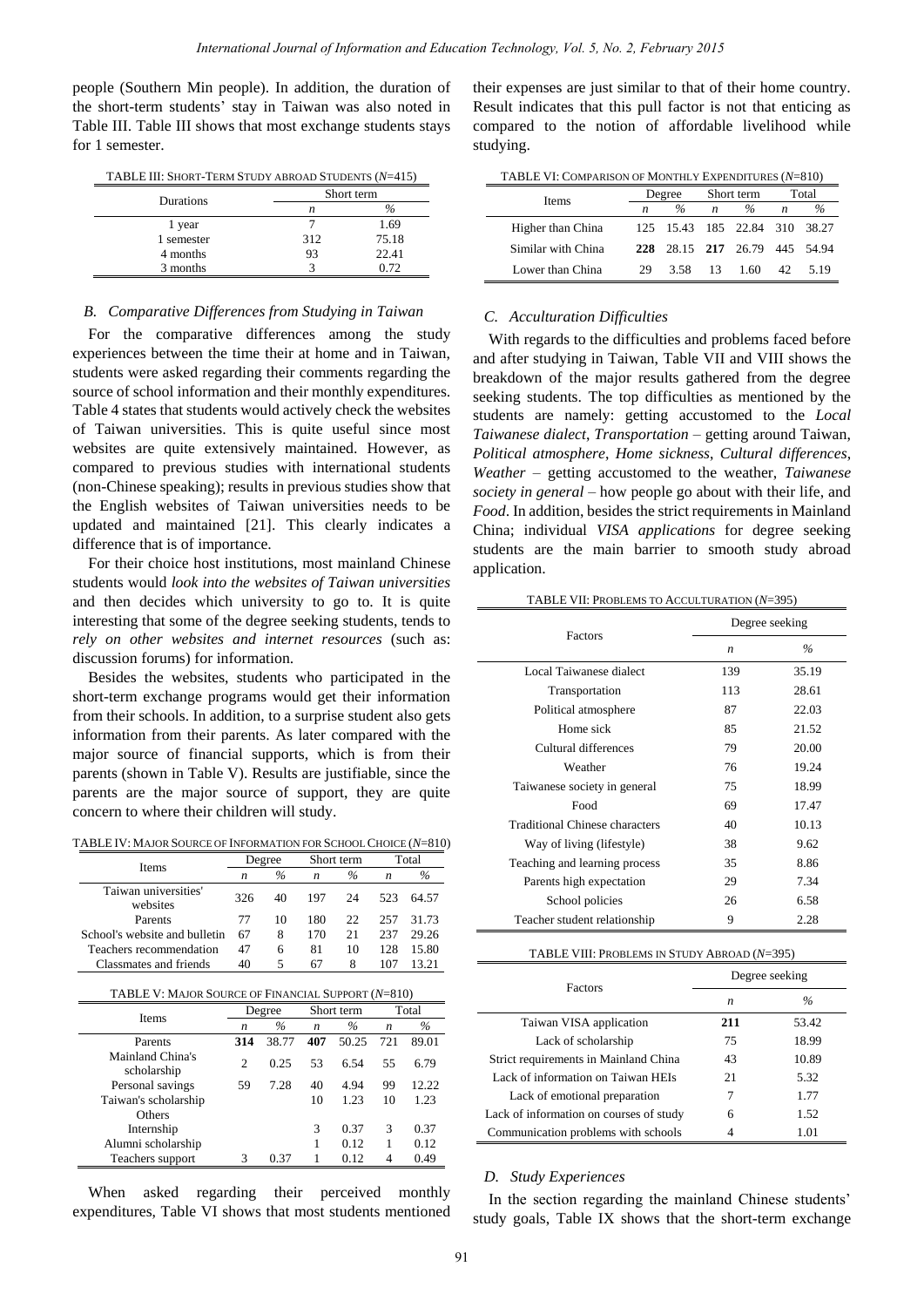students agrees that their main reason for coming to Taiwan is to *experience a culture different from their own* with 93%. This is then followed by *experience local Taiwanese culture* with 90%, *increased learning experiences* with 73%, and *increased personal competencies* with 68%.

With regards to the students' study experiences, major issues being discussed with local Taiwanese students are issues regarding *curriculum program and studies* (61% short-term students, 65% - degree seeking students) and *places to visit in Taiwan* (85% - short-term students, 55% degree seeking students). Further implications are also provided on the various perceptions provided by the mainland Chinese students (as shown in Tables X to XIII).

| TABLE IX: REASONS FOR STUDYING IN TAIWAN $(N=415)$ |  |  |  |  |  |
|----------------------------------------------------|--|--|--|--|--|
|----------------------------------------------------|--|--|--|--|--|

|                                           | Short-term |       |  |  |
|-------------------------------------------|------------|-------|--|--|
| Factors                                   | n          | $\%$  |  |  |
| Broaden my viewpoints/new experiences     | 384        | 92.53 |  |  |
| Experience local Taiwanese culture        | 375        | 90.36 |  |  |
| Increased learning experiences            | 302        | 72.77 |  |  |
| Increased personal competencies           | 284        | 68.43 |  |  |
| Improved learning ability                 | 247        | 59.52 |  |  |
| Make new friends (social capital network) | 248        | 59.76 |  |  |

| TABLE X: TOPICS OF INTEREST $(N=810)$ |                  |       |                  |       |       |       |
|---------------------------------------|------------------|-------|------------------|-------|-------|-------|
| <b>Items</b>                          | Degree           |       | Short term       |       | Total |       |
|                                       | $\boldsymbol{n}$ | $\%$  | $\boldsymbol{n}$ | $\%$  | n     | $\%$  |
| Tourism                               | 216              | 26.67 | 348              | 42.96 | 564   | 69.63 |
| Academic studies                      | 255              | 31.48 | 252              | 31.11 | 507   | 62.59 |
| Arts and culture                      | 153              | 18.89 | 206              | 25.43 | 359   | 44.32 |
| Shopping                              | 174              | 21.48 | 201              | 24.81 | 375   | 46.30 |
| Health and wellness                   | 200              | 24.69 | 163              | 20.12 | 363   | 44.81 |
| <b>Educational</b> issues             | 149              | 18.40 | 140              | 17.28 | 289   | 35.68 |
| Societal issues                       | 118              | 14.57 | 139              | 17.16 | 257   | 31.73 |
| Entertainment news                    | 193              | 23.83 | 117              | 14.44 | 310   | 38.27 |
| Political issues                      | 50               | 6.17  | 103              | 12.72 | 153   | 18.89 |
| Sports events                         | 126              | 15.56 | 64               | 7.90  | 190   | 23.46 |
| International news                    | 45               | 5.56  | 39               | 4.81  | 84    | 10.37 |

| TABLE XI: PERCEPTION ON TAIWAN (N=810) |  |  |  |
|----------------------------------------|--|--|--|
|----------------------------------------|--|--|--|

| Items                                   | Degree |       | Short term |       |
|-----------------------------------------|--------|-------|------------|-------|
|                                         | Mean   | SD    | Mean       | SD    |
| Taiwanese people in general             |        |       |            |       |
| Empathy                                 | 4.41   | 0.730 | 4.61       | 0.603 |
| Customer service (shopping/stores)      | 4.47   | 0.670 | 4.55       | 0.607 |
| Basic courtesy                          | 4.36   | 0.760 | 4.50       | 0.566 |
| Civic mindedness and law abiding        | 4.25   | 0.730 | 4.48       | 0.648 |
| Ecological awareness                    | 4.35   | 0.710 | 4.46       | 0.639 |
| Sense of democracy                      | 4.03   | 0.890 | 4.19       | 0.726 |
| Taiwanese acceptance of foreign culture | 3.70   | 0.940 | 3.93       | 0.845 |
| Taiwanese internationalization          | 2.76   | 1.260 | 3.23       | 1.077 |
| Taiwanese understanding of China        | 1.99   | 1.020 | 2.26       | 1.139 |
| <b>TOTAL</b>                            | 3.81   | 0.857 | 4.02       | 0.761 |
| Society                                 |        |       |            |       |
| Cleanliness (Hygiene)                   | 3.97   | 0.760 | 4.31       | 0.656 |
| Food and delicacies                     | 4.07   | 0.880 | 4.26       | 0.807 |
| Internet freedom                        | 4.01   | 0.900 | 4.22       | 0.787 |
| Sights and sceneries                    | 3.75   | 0.870 | 4.19       | 0.716 |
| News media freedom                      | 3.75   | 1.120 | 4.11       | 0.890 |
| Preservation of traditional cultures    | 3.95   | 0.930 | 4.11       | 0.820 |
| Transportation and livelihood           | 3.32   | 1.210 | 3.75       | 1.057 |
| <b>TOTAL</b>                            | 3.83   | 0.953 | 4.14       | 0.819 |
| Academic                                |        |       |            |       |
| Campus environment                      | 3.83   | 0.930 | 4.33       | 0.732 |
| Learning resources                      | 4.06   | 0.890 | 4.32       | 0.734 |
| Value adding                            | 3.89   | 0.790 | 4.06       | 0.836 |
| Learning atmosphere (seriousness)       | 3.22   | 1.090 | 3.36       | 1.072 |
| TOTAL                                   | 3.75   | 0.925 | 4.02       | 0.844 |

# *E. Push-Pull Factors*

As for the gains (pull factors) of studying in Taiwan, Table XIV shows that students mentioned various issues with the *understanding of Taiwan* as the main advantage. One interesting gain is the notion of *travel planning*, students while studying in Taiwan tends to travel around the island. Furthermore, with the variety of travel options students spends a lot of time planning for their trips.

For the negative (push) factors, students mentioned the following: too many restrictions (part-time job, course of study), lack of opportunities to apply for Taiwan scholarship, misconception towards Mainland Chinese students, not much activities geared towards Mainland China (mostly focused on Western countries), and the need to help broadens the local students notion of Mainland Chinese students (positive issues).

#### TABLE XII: PERCEPTION ON LEARNING (*N*=810)

| <b>Items</b>                             | Degree |       | Short term |       |
|------------------------------------------|--------|-------|------------|-------|
|                                          | Mean   | SD    | Mean       | SD    |
| Library resources                        | 4.13   | 0.850 | 4.34       | 0.804 |
| Quality of faculty (professionalism)     | 4.09   | 0.780 | 4.33       | 0.783 |
| Classroom environment                    | 3.91   | 0.800 | 4.16       | 0.790 |
| Educational technologies                 | 3.98   | 0.750 | 4.14       | 0.703 |
| Teaching pedagogy                        | 3.89   | 0.830 | 4.13       | 0.775 |
| Laboratory apparatus and equipment       | 3.90   | 0.800 | 4.07       | 0.763 |
| Applicability of the courses             | 3.74   | 0.880 | 4.05       | 0.794 |
| Quality of professional courses          | 3.89   | 0.830 | 4.03       | 0.816 |
| Able to help students with special needs | 3.96   | 0.800 | 4.03       | 0.795 |
| Quality of general education             | 3.70   | 0.860 | 4.00       | 0.797 |
| Able to discuss lessons with faculty     | 3.80   | 0.840 | 3.95       | 0.889 |
| Course evaluations                       | 3.74   | 0.790 | 3.90       | 0.866 |
| Theoretical foundations of lessons       | 3.74   | 0.820 | 3.80       | 0.764 |
| Discussions with local students          | 3.82   | 0.940 | 3.63       | 1.014 |
| Internship opportunities                 | 3.37   | 0.980 | 3.59       | 0.981 |
| In classroom discussions                 | 3.25   | 1.050 | 3.51       | 1.051 |
| Taiwanese students' internationalization | 2.73   | 1.190 | 3.16       | 1.103 |
| Taiwanese students' learning motivation  | 3.03   | 1.130 | 3.07       | 1.120 |
| Taiwanese students' learning attitudes   | 3.02   | 1.120 | 2.98       | 1.180 |
| Students understanding of China          | 2.16   | 1.110 | 2.40       | 1.145 |
| <b>TOTAL</b>                             | 3.59   | 0.908 | 3.76       | 0.897 |

#### TABLE XIII: PERCEPTION ON SCHOOL ADMINISTRATION (*N*=810)

|                                            | Degree |       | Short term |       |
|--------------------------------------------|--------|-------|------------|-------|
| <b>Items</b>                               |        | SD    | Mean       | SD    |
| Personnel (staff) service attitude         | 4.26   | 0.740 | 4.33       | 0.762 |
| Campus diversity                           | 4.01   | 0.820 | 4.30       | 0.723 |
| Quality of arts and cultural activities    | 4.10   | 0.790 | 4.30       | 0.752 |
| <b>Ouality of activities</b>               | 4.00   | 0.840 | 4.29       | 0.788 |
| Sports and recreational resources          | 3.97   | 0.910 | 4.28       | 0.748 |
| Dormitory quality and cleanliness          | 3.43   | 1.150 | 4.25       | 0.878 |
| Dormitory resources (eg: beds, facilities) | 3.81   | 0.960 | 4.22       | 0.825 |
| Personnel (staff) work effectiveness       | 3.87   | 0.940 | 4.19       | 0.709 |
| Dormitory management (security)            | 3.77   | 0.990 | 3.90       | 0.951 |
| Food (meal) services                       | 3.64   | 0.930 | 3.88       | 0.922 |
| Medical services                           | 3.53   | 0.980 | 3.71       | 0.910 |
| Counseling services                        | 3.63   | 0.820 | 3.70       | 0.767 |
| TOTAL                                      | 3.84   | 0.906 | 4.11       | 0.811 |

With regards to the overall experience of studying in Taiwan, Table XV shows that the participants from both degree and short-term program all noted positive experiences. Moreover, above average expectations are noted on issues such as the value for money and supports of local school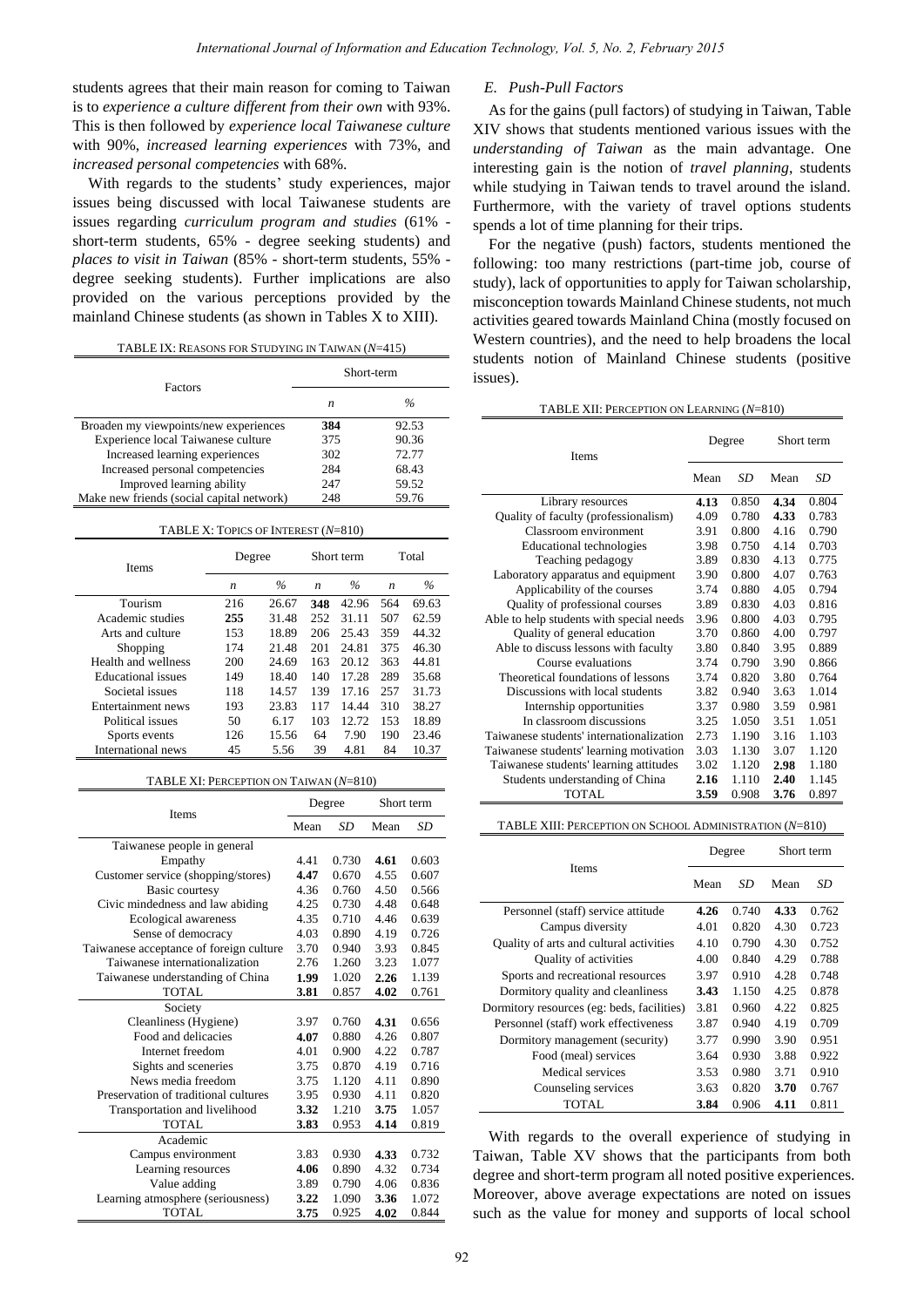administrations. Comparison with the degree seeking and short-term program students shows that the latter noted a much higher expectation rating than the former on most of the issues.

| TABLE XIV: OVERALL STUDY GAINS IN TAIWAN (N=810) |  |
|--------------------------------------------------|--|
|--------------------------------------------------|--|

|                               | Degree           |       | Short term       |               | Total |       |
|-------------------------------|------------------|-------|------------------|---------------|-------|-------|
| <b>Items</b>                  | $\boldsymbol{n}$ | $\%$  | $\boldsymbol{n}$ | $\frac{0}{0}$ | n     | $\%$  |
| Understanding of Taiwan       | 289              | 35.68 | 347              | 42.84         | 636   | 78.52 |
| Respect for others (courtesy) | 206              | 25.43 | 274              | 33.83         | 480   | 59.26 |
| Travel planning               | 164              | 20.25 | 272              | 33.58         | 436   | 53.83 |
| Independent                   | 229              | 28.27 | 252              | 31.11         | 481   | 59.38 |
| Interpersonal communication   | 195              | 24.07 | 234              | 28.89         | 429   | 52.96 |
| Presentation skills           | 175              | 21.60 | 198              | 24.44         | 373   | 46.05 |
| Openness to new experience    | 145              | 17.90 | 195              | 24.07         | 340   | 41.98 |
| Cross-cultural adaptability   | 180              | 22.22 | 191              | 23.58         | 371   | 45.80 |
| Self-efficacy                 | 193              | 23.83 | 187              | 23.09         | 380   | 46.91 |
| Creativity and innovation     | 121              | 14.94 | 172              | 21.23         | 293   | 36.17 |
| Group work                    | 153              | 18.89 | 150              | 18.52         | 303   | 37.41 |
| Problem solving skills        | 134              | 16.54 | 140              | 17.28         | 274   | 33.83 |
| Leadership skills             | 72               | 8.89  | 50               | 6.17          | 122   | 15.06 |

TABLE XV: OVERALL EXPERIENCE IN TAIWAN (*N*=810)

|                                            | Degree |       | Short term |       |
|--------------------------------------------|--------|-------|------------|-------|
| <b>Items</b>                               |        | SD    | Mean       | SD    |
| Encourage friends to study in Taiwan       | 3.91   | 0.950 | 4.38       | 0.701 |
| Value for money                            | 4.03   | 0.830 | 4.35       | 0.695 |
| Support from local Taiwanese HEIs          | 4.07   | 0.790 | 4.24       | 0.670 |
| Assistance in academic documents           | 3.84   | 0.930 | 4.15       | 0.794 |
| Quality of relationship with dorm mates    | 3.01   | 1.120 | 4.08       | 0.763 |
| Quality of discussions with local students | 3.99   | 0.820 | 4.04       | 0.799 |
| Ability to accomplish course related tasks | 4.02   | 0.770 | 4.03       | 0.823 |
| Quality of orientation upon arrival        |        | 0.920 | 4.01       | 0.862 |
| Take on further studies in Taiwan          |        | 1.110 | 4.00       | 0.938 |
| Teaching pedagogy                          |        | 0.810 | 3.94       | 0.816 |
| Rapport between classmates                 |        | 0.870 | 3.89       | 0.816 |
| Local social network (circle of friends)   | 3.89   | 0.900 | 3.88       | 0.863 |
| Taiwanese students' creativity             | 3.59   | 0.980 | 3.84       | 0.940 |
| Plans to work and stay in Taiwan           | 3.44   | 1.220 | 3.84       | 0.984 |
| Special tourism activities for students    | 3.91   | 0.980 | 3.75       | 1.062 |
| Airport pickup and sendoff services        | 3.44   | 0.960 | 3.63       | 0.853 |
| Taiwanese students' idolatry in artists    | 3.28   | 0.990 | 3.31       | 0.972 |
| Taiwanese students' sense of maturity      |        | 0.840 | 3.24       | 1.083 |
| Taiwanese students' attitude in class      | 3.14   | 1.090 | 2.98       | 1.240 |
| <b>TOTAL</b>                               | 3.74   | 0.941 | 3.87       | 0.878 |

In sum, results show that besides *knowing the culture first hand*, the mainland Chinese students' major *pull* factors are the *opportunity to travel and experience life in Taiwan*, *various curriculum programs availability*, *numerous cultural related activities*, *shopping experiences*, and *healthy lifestyle*. As for their perception on Taiwan, Chinese students prefer the warm, courteous, and helpful attitudes of Taiwanese people in general. One interesting finding is that almost all of the mainland Chinese students are in Taiwan by their own expense. Such finding is actually contrary to the previous practice with the western counterparts; wherein quite a number of international students are in Taiwan with scholarships.

## V. CONCLUSION

The main objective of this study is to understand the

various pull factors and implications with regards to the mainland Chinese students studying in Taiwan. It is noted that participating in a study abroad program can lead to various insights and built-up necessary skills to interact with people who are different. More so, with the current emphasis on doing businesses in China, understanding how mainland Chinese students react in a new environment is a step towards better future cooperation. In essence, this study shall provide new insights in the paradigm shifts from internationalization into a cross-straitization of higher education institutions in Taiwan.

#### **REFERENCES**

- [1] M. C. Chin and G. S. Ching, "Trends and indicators of Taiwan's higher education internationalization," *The Asia-Pacific Education Researcher,* vol. 18, pp. 185-203, 2009.
- [2] C. P. Chou, A. Roberts, and G. S. Ching, "A study on the international students' perception and norms in Taiwan," *International Journal of Research Studies in Education,* vol. 1, pp. 71-84, 2012.
- [3] H. Zhao. (July 2012). Taiwan-mainland economic cooperation framework agreement. [Online]. Available: http://www.chinapost.com.tw/taiwan/china-taiwan-relations/2011/01/ 05/286406/First-mainland.htm
- [4] B. B. Ji. (July 2012). Graduating across the Taiwan Straits. [Online]. Available: http://www.globaltimes.cn/content/717512.shtml.
- [5] Formosa. (July 2012). President Ma pledges to form committee to permit more Chinese students. [Online]. Available: http://englishnews.ftv.com.tw/read.aspx?sno=8B9EA11A3C538A446 7AAA72A3657AC15
- [6] C. P. Chou and G. S. Ching, *Taiwan Education at the crossroad: When*  Globalization *Meets Localization,* New York: Palgrave Macmillan, 2012.
- [7] The China Post. (July 2012). First mainland students to enroll in September. [Online]. Available: http://www.chinapost.com.tw/taiwan/china-taiwan-relations/2011/01/ 05/286406/First-mainland.htm.
- [8] B. McMurtrie. (July 2012). International enrollments at US colleges grow but still rely on China. [Online]. Available: http://chronicle.com/article/International-Enrollments/129747/.
- [9] G. Kuo. (July 2012). Foreign tertiary student numbers rise in Taiwan. [Online]. Available: http://www.taiwantoday.tw/ct.asp?xItem=193074&ctNode=445.
- [10] K. Mok and T. Tan, *Globalization and Marketization in Education: A Comparative Analysis of Hong Kong and Singapore*, UK: Edward Elgar Publishers, 2004.
- [11] L. Sirowy and A. Inkeles, "University-level student exchanges: The U.S. role in global perspective," in *Foreign Student Flows: Their Significance for American Higher Education*, E. G. Barber, Ed., New York: Institute of International Education, 1985.
- [12] G. Fry, "The economic and political impact of study abroad," *Comparative Education Review,* vol. 28, pp. 203-220, 1984.
- [13] W. K. Cummings, "Global trends in international study," in *International Investment in Human Capital*, G. Craufurd, Ed., New York: Institute of International Education, 1993.
- [14] V. B. Agarwal and D. R. Winkler, "Foreign demand for United States higher education: A study of developing countries in the eastern hemisphere," *Economic Development and Cultural Change,* vol. 33, pp. 623-644, 1985.
- [15] P. G. Altbach, *Comparative Higher Education: Knowledge, the University and Development*, Chestnut Hill: Center for International Higher Education, Boston College and Ablex Publishing Corporation, 1997.
- [16] A. Roberts, C. P. Chou, and G. S. Ching, "Contemporary trends in East Asian higher education: Dispositions of international students in a Taiwan university," *Higher Education,* vol. 59, pp. 149-166, 2010.
- [17] T. Mazzarol, "Critical success factors for international education marketing," *International Journal of Educational Management,* vol. 12, pp. 163-175, 1998.
- [18] L. Cohen, L. Manion, and K. Morrison, *Research methods in education*, New York: Routledge, 2007.
- [19] E. G. Carmines and R. A. Zeller, *Reliability and Viability Assessment*, Thousand Oaks, CA: Sage, 1991.
- [20] J. C. Nunnally, *Introduction to Psychological Measurement*, New York: McGraw-Hill, 1970.